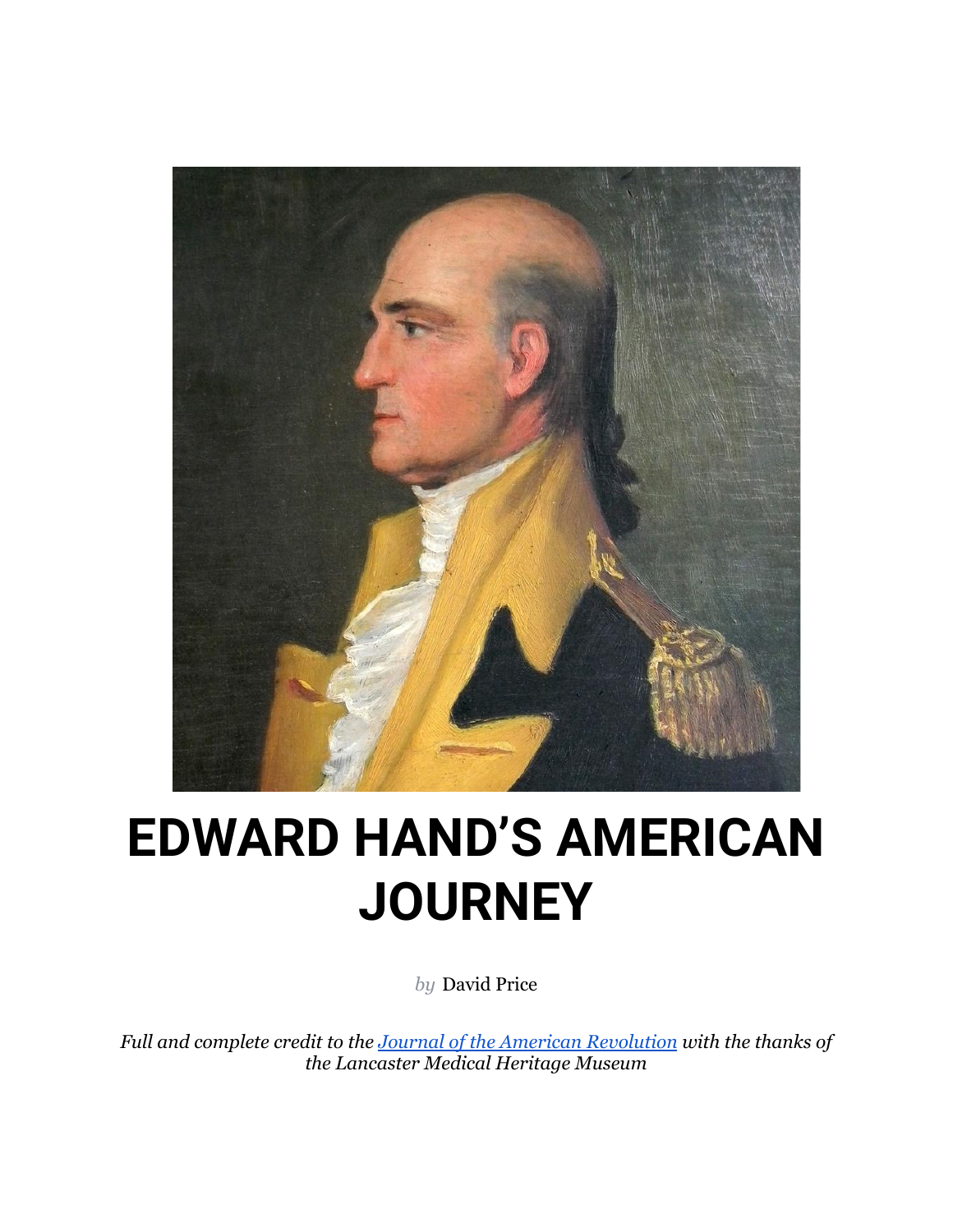It has been said of Edward Hand that he was "the stuff of which the hard core" of Washington's army was made.[1] Indeed, he may have been the most unsung Patriot military hero of the American Revolution. On the second day of 1777, Hand organized a remarkable defensive action along the road from Princeton to Trenton, New Jersey, against an Anglo-German force that heavily outnumbered his contingent. In the process, he may very well have prevented the destruction of Washington's army and facilitated one of the most remarkable military maneuvers in history. The rebel troops halted the enemy thrust at the Battle of Assunpink Creek, or Second Battle of Trenton, and then counterattacked at Princeton in the capstone engagement of the "Ten Crucial Days" winter campaign of 1776-1777, which reversed the military momentum that had previously favored His Majesty's forces.

## **Coming to America**

The son of John and Dorothy Hand was the descendent of English ancestors who probably came to Ireland in the sixteenth or seventeenth century. Edward was born on December 31, 1744 in Clydruff, a small village west of Dublin, but little is known about his formative years. He moved to Dublin and pursued medical studies at Trinity College while in his early twenties; however, no record exists of his having matriculated.[2] Hand enlisted as a surgeon's mate (assistant physician) in the 18th (Royal Irish) Regiment of Foot in 1767. For someone who aspired to be a physician in Ireland, this type of military service was preferred to the alternate route available for medical training, that of a five-year apprenticeship with a Dublin physician; and in the eighteenth century, Trinity graduates often occupied positions in the medical department of the British army.[3]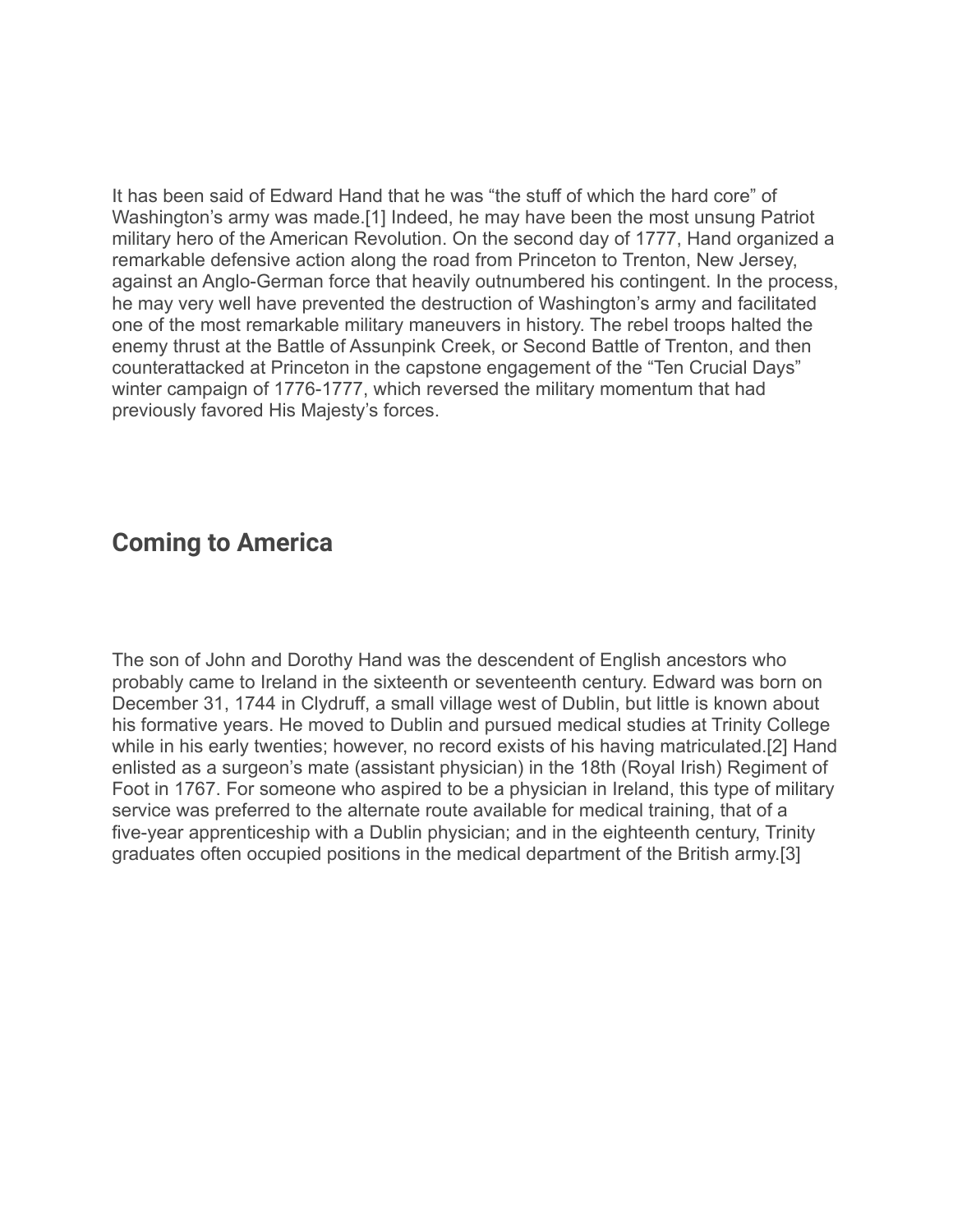Hand sailed with his regiment for North America on May 19, 1767 and reached Philadelphia in July after a journey of three thousand miles across an ocean noted for its severe weather. He investigated Native American medical practices and horticulture during his frontier duty at Fort Pitt (the site of Pittsburgh today) and profited from several land transactions. These enabled the young soldier to purchase an ensign's commission in 1772, and he became a supply officer at Fort Pitt. However, Hand eventually became disenchanted with British colonial policy, which reminded him of what the Irish viewed as England's overbearing posture. Many of Hand's fellow migrants from the British Isles, including the Irish and Scots-Irish, came to the New World bitterly resentful of the British government. They felt abused by edicts from London—forcing Presbyterians to pay taxes to the Church of England; excluding Presbyterians from the military, the civil service, and teaching; restricting Irish trade with other English colonies; and limiting Irish wool exports to only England or Wales—to the point where their loyalty to the Crown had lapsed. Indeed, sympathy for the Revolutionary cause among those of Irish descent was such that they, in particular the Scots-Irish, would in time constitute a significant presence in the Continental Army.[4]

Hand's sympathy for the colonial perspective on their relations with Britain led him to sell his officer's commission and resign from the army in 1774. He settled in Lancaster, Pennsylvania—a community of about three thousand people—and turned to the practice of medicine. The newcomer met Katherine Ewing (1751-1805), whom he married in 1775, and they went on to have three daughters (only one of whom lived to adulthood) and a son. The former soldier established himself as a competent physician and industrious vestryman, and an active and responsible man of public affairs.[5] As the colonies' dispute with Britain deepened, Hand was exposed to opinions in newspapers and various tracts in support of the Patriot cause that he could relate to his own experience. The views expressed recalled those of his fellow Anglo-Irishmen in their dispute with Parliament during Hand's time as a student in Dublin and presumably appealed to him.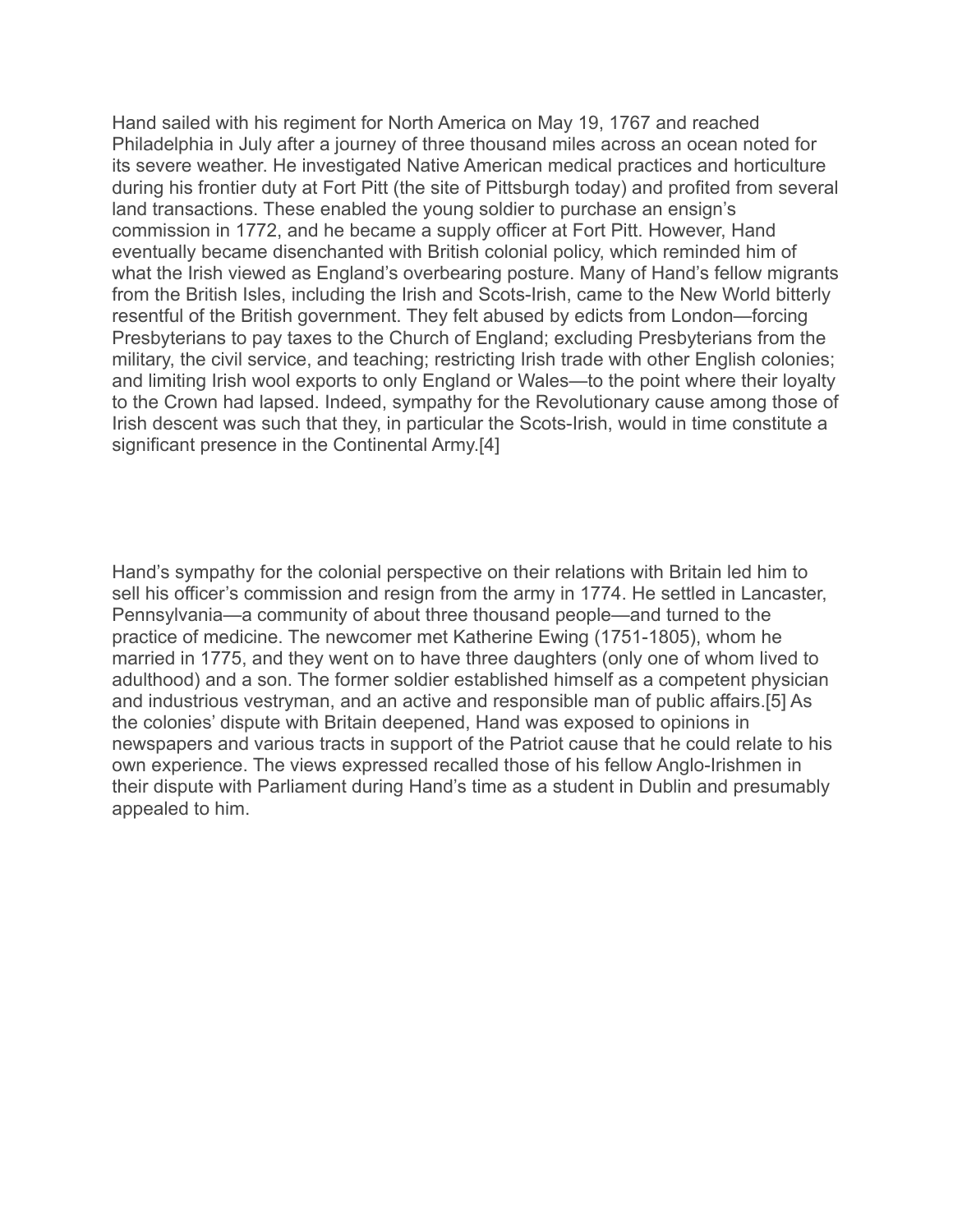## **Going to War**

Upon the Revolution's outbreak, the soldier-turned-physician helped organize a local militia unit known as the Lancaster County Associators and was subsequently commissioned a lieutenant colonel in command of a rifle unit known as the 1st Pennsylvania Continental Regiment. Because of his military and medical experience, Hand was welcomed by rebel organizers when he enlisted in the cause. After Hand's promotion to colonel, his regiment joined the newly designated Continental Army in Cambridge, Massachusetts, just outside Boston, in August 1775. Hand's unit constituted the first detachment of soldiers to join the rebel forces from beyond the boundaries of New England; and Dr. James Thacher, a Continental Army surgeon, observed of the newcomers, "Several companies of riflemen, amounting, it is said, to more than fourteen hundred men, have arrived here from Pennsylvania and Maryland; a distance of from five hundred to seven hundred miles. They are remarkably stout and hardy men; many of them exceeding six feet in height. They are dressed in white frocks, or rifle shirts, and round hats. These men are remarkable for the accuracy of their aim; striking a mark with great certainty at two hundred yards distance. At a review, a company of them, while on a quick advance, fired their balls into objects of seven inches diameter, at the distance of two hundred and fifty yards." Thacher reported that these sharpshooters "are now stationed on our lines, and their shot have frequently proved fatal to British officers and soldiers, who expose them selves to view, even at more than double the distance of common musket shot."[6]

The members of Hand's 1st Pennsylvania Regiment carried an American-made long rifle that posed a lethal threat to enemy combatants. In addition to their skilled marksmanship, these soldiers were noted for their utility, as they could be employed effectively in a variety of tactical settings: as snipers or scouts, in joint operations with regular troops, or as light infantry units were in European armies.[7] The colonel made a considerable effort to properly equip his men and instill in them a sense of esprit de corps. He ordered a silk standard or color for the regiment—made in Philadelphia and delivered to his unit by the fall of 1776—which he described as "a deep green ground, the device a tiger partly enclosed by toils, attempting the pass, defended by a hunter armed with a spear . . . on a crimson field the motto Domari nolo," a Latin expression for refusing to yield or be subdued.[8]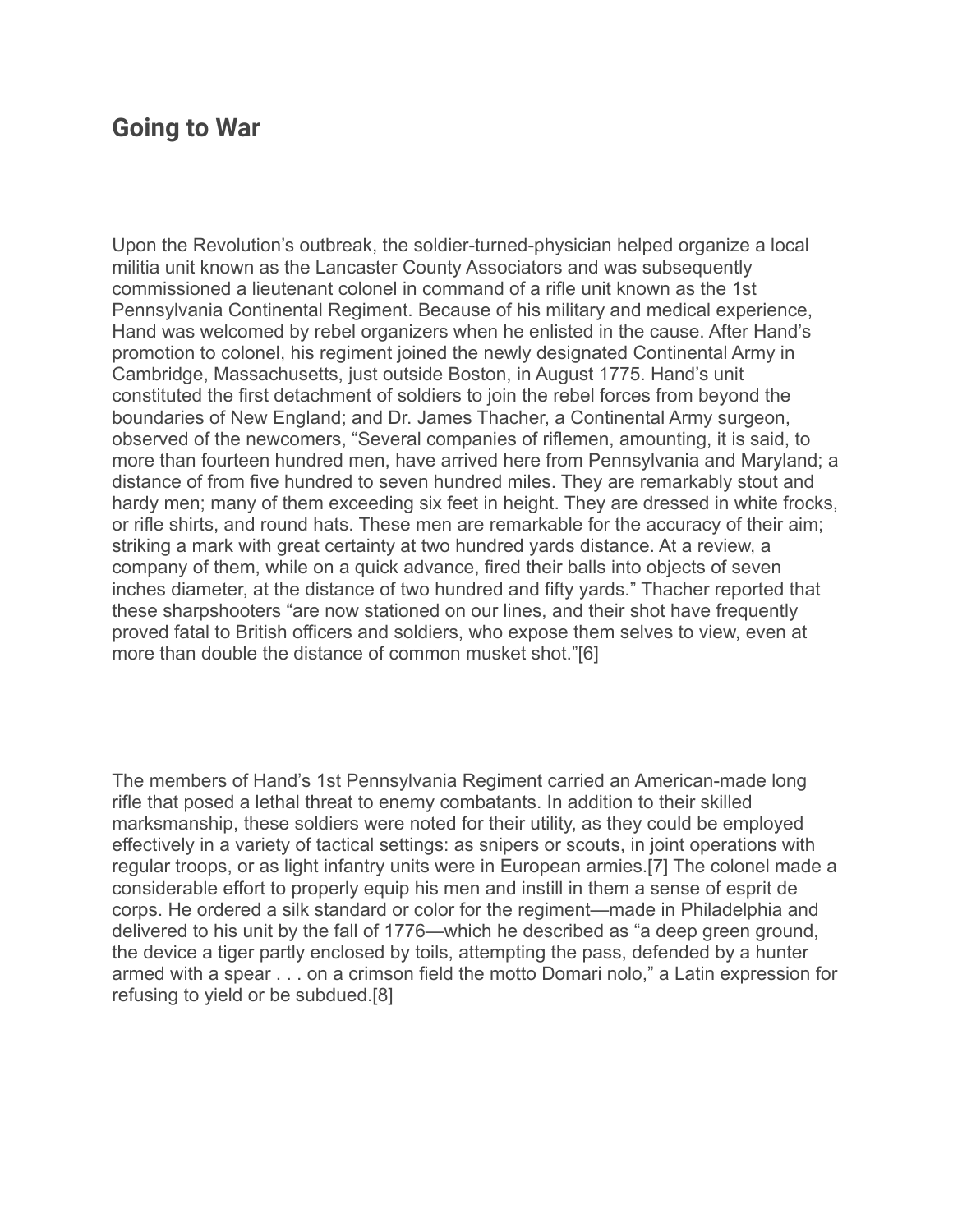Rifles were made mostly in Pennsylvania and used there and in the Chesapeake colonies by men who hunted for much of their fresh meat, but anecdotal information about this firearm's accuracy spread far and wide. Its long barrel was etched or "rifled" with seven or eight internal grooves, unlike smooth-bore muskets, and the effect was to make the rifle accurate at a range of about two hundred and perhaps even three hundred yards, several times the range of a musket.[9] The singular nature of these instruments was recognized by the Continental Congress when it established the Continental Army in June 1775 in support of New England's uprising against the British troops in Boston. Rifles were scarce in the colonies and, while popular in the more rural areas, largely unknown around Boston. John Adams informed his wife Abigail that the Continental Congress in which he served "is really in earnest in defending the Country. They have voted Ten Companies of Rifle Men to be sent from Pennsylvania, Maryland and Virginia, to join the Army before Boston. These are an excellent Species of Light Infantry. They use a peculiar Kind of [Firearm ca]ll'd a Rifle—it has . . . Grooves within the Barrell, and carries a Ball, with great Exactness to great Distances. They are the most accurate Marksmen in the World."[10]

Hand's riflemen repeatedly demonstrated what their long rifles could do in the face of superior enemy numbers. One of the more memorable displays occurred on October 12, 1776, when Maj. Gen. William Howe, the British army's commander, landed four thousand troops at Throgs Neck above Manhattan Island in an effort to trap Washington's force there by sealing off the main crossing to the mainland. A small detachment of Hand's Pennsylvanians frustrated the British army and held them while another 1,500 American infantry came to their support, forcing the redcoats to abandon the effort and seek a better landing site, which they found at Pell's Point a few days later, but too late to prevent Washington's escape from Manhattan. Under orders from Maj. Gen. William Heath, Hand and a detachment of riflemen tore up the bridge that connected Throgs Neck to the mainland and concealed themselves behind a long pile of cord wood near its western end. According to General Heath, "Col Hand's riflemen took up the planks of the bridge, as had been directed, and commenced a firing with their rifles."[11] The British withdrew to the top of the nearest hill and dug in there, abandoning their objective. As historian Christopher Ward put it (dramatically, if not hyperbolically), some twenty-five American riflemen behind a wood-pile temporarily stopped the British army.[12]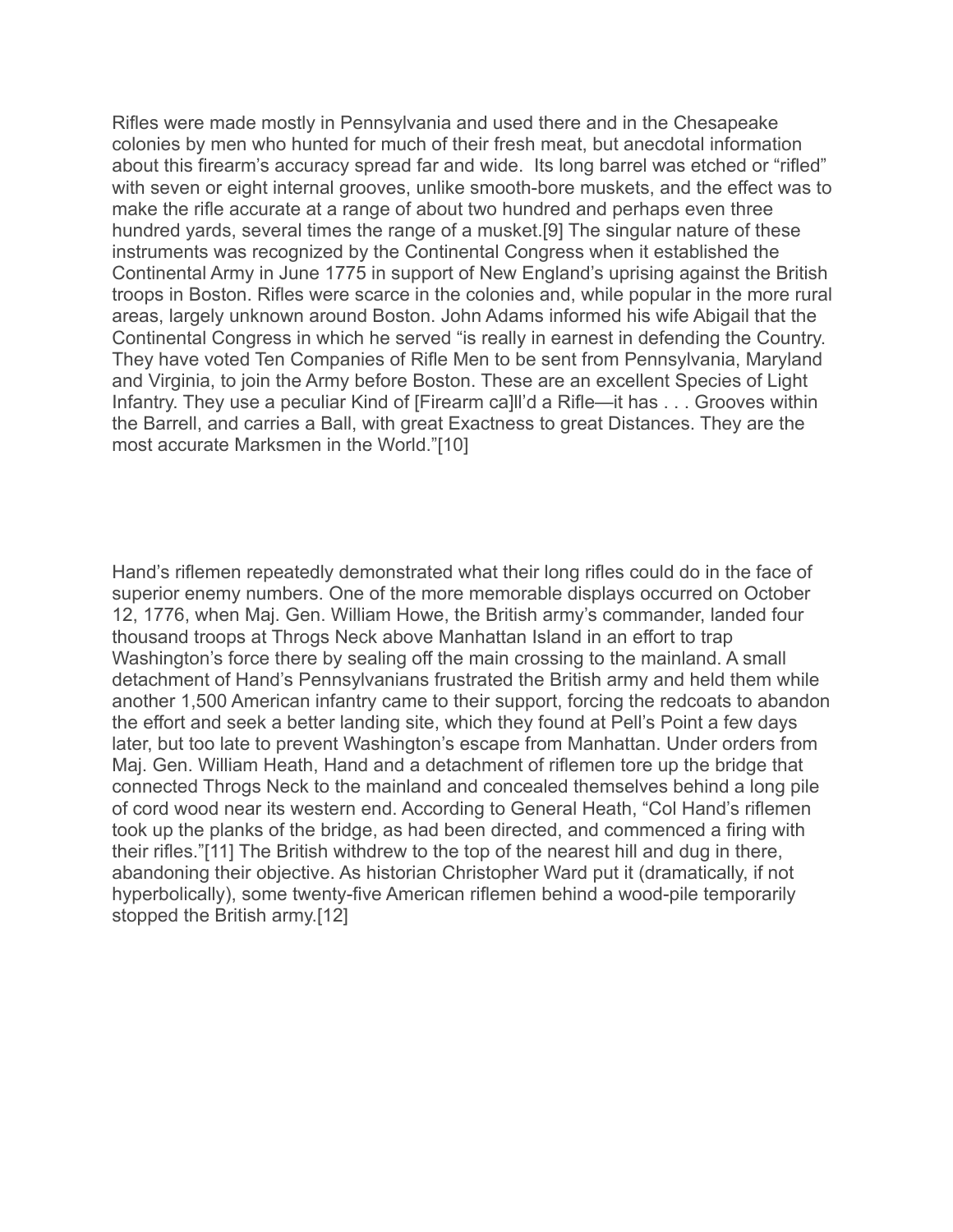By the end of 1776, Hand's regiment had fought in nearly every important engagement since joining Washington's army.[13] They were at the Battle of Long Island in August and endured the near-disastrous New York campaign and long retreat across New Jersey to Pennsylvania that autumn. Serving in the brigade commanded by Brig. Gen. Matthias-Alexis de Roche Fermoy, a French volunteer in the patriot cause from Martinique, Hand's soldiers consolidated with the German Continental Regiment under Col. Nicholas Haussegger, engaging the Hessian brigade at the First Battle of Trenton on December 26. Their charge toward the road leading to Princeton, northeast of the town, foiled an attempt by Col. Johann Rall's troops to escape in that direction by skirting the Continentals' left flank and helped seal the fate of the enemy garrison.

## **The Road to Assunpink Creek**

Washington dispatched a body of soldiers halfway up the road to Princeton on New Year's Eve, Hand's thirty-second birthday, to disrupt the enemy's anticipated advance toward Trenton. He knew he could not defeat the large force that would be marching down from Princeton under Lt. Gen. Charles Earl Cornwallis, but hoped his outnumbered troops would make the enemy pay dearly for any success they achieved. This forward deployment of rebel units included about a thousand men commanded by General Fermoy and comprised Hand's regiment, Haussegger's regiment, a Virginia Continental brigade, and a pair of field guns manned by the 2nd Company of the Pennsylvania State Artillery. Before sunrise on New Year's Day 1777, the troops under Fermoy's command occupied a position called Eight Mile Run—known as Shipetaukin Creek today—about six miles south of Nassau Hall in Princeton, which housed the College of New Jersey (after 1896, Princeton University). The rebel pickets there skirmished with British and Hessian patrols, who pushed the outnumbered Americans back but at a heavy cost.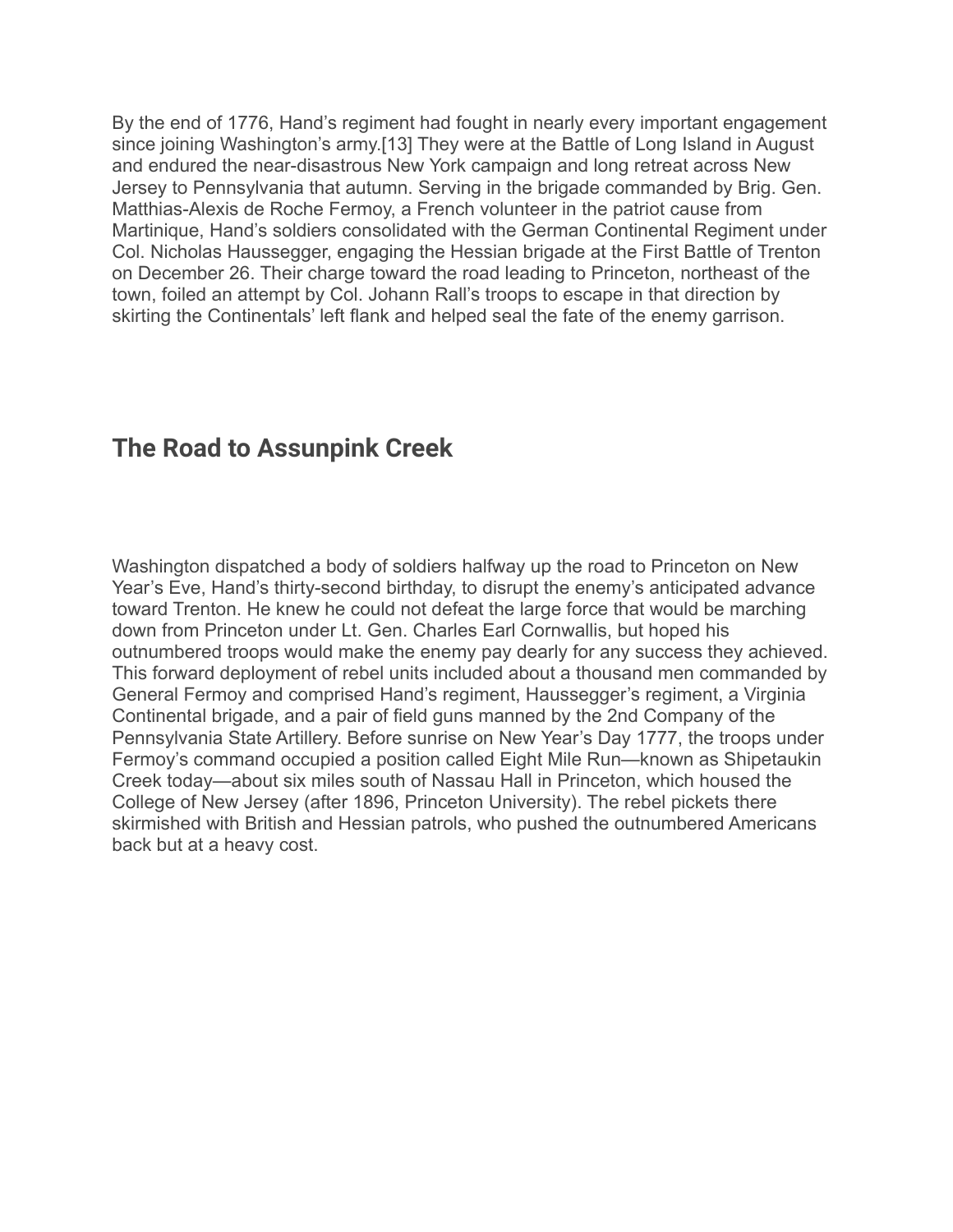On the morning of January 2, the lead elements of General Cornwallis's column—the Hessian jägers (riflemen)—began to encounter scattered resistance before they had ventured far from Princeton, as small parties of rebel skirmishers began a harassing fire. Proceeding along the Princeton Road, Cornwallis's vanguard encountered its initial resistance at Eight Mile Run, and by mid-morning, the advancing column had begun to enter into a daylong series of running battles. A mile below Maidenhead (after 1816, Lawrence Township), the Princeton Road crossed a stream called Five Mile Run, known as Little Shabakunk Creek today, where the rebels offered only token resistance. A mile beyond that was a larger waterway known as Big Shabakunk Creek. In the woods behind this larger stream, some three miles north of Trenton, the bulk of Fermoy's men waited. As the enemy approached, General Fermoy suddenly mounted his horse without speaking a word to anyone and fled towards Trenton, thereby leaving his command to Colonel Hand as the next senior officer present. That may have been the best possible thing for the Patriot cause under the circumstances.

When the flank and advance guards of Cornwallis's force approached the Big Shabakunk Creek, rebel snipers unleashed a deadly fire that broke the enemy vanguard and sent it reeling backwards into their main body, creating great confusion among these troops. Hand was "determined to waste as much time as possible for the enemy at this point."[14] The longer it took the British commander to get to Trenton, the less time he would have to attack Washington's army arrayed behind the Assunpink Creek before the onset of darkness limited his tactical options. Hand's riflemen used to their advantage every kind of wooded cover as they forced Cornwallis's main body to halt repeatedly while troops from the advance guard were deployed to drive off the unseen rebels. The soldiers under Hand's command fell back in the face of superior numbers but fought a stubborn delaying action for most of the afternoon. They utilized every tactical means available to hinder the enemy: cannon fire, ambushes, irregular warfare, and regular infantry maneuvers.[15] Hand's small force held off the enemy until about 3 p.m.[16] Then, facing continued heavy pressure and outnumbered by more than six to one, they began a slow withdrawal in good order toward Trenton.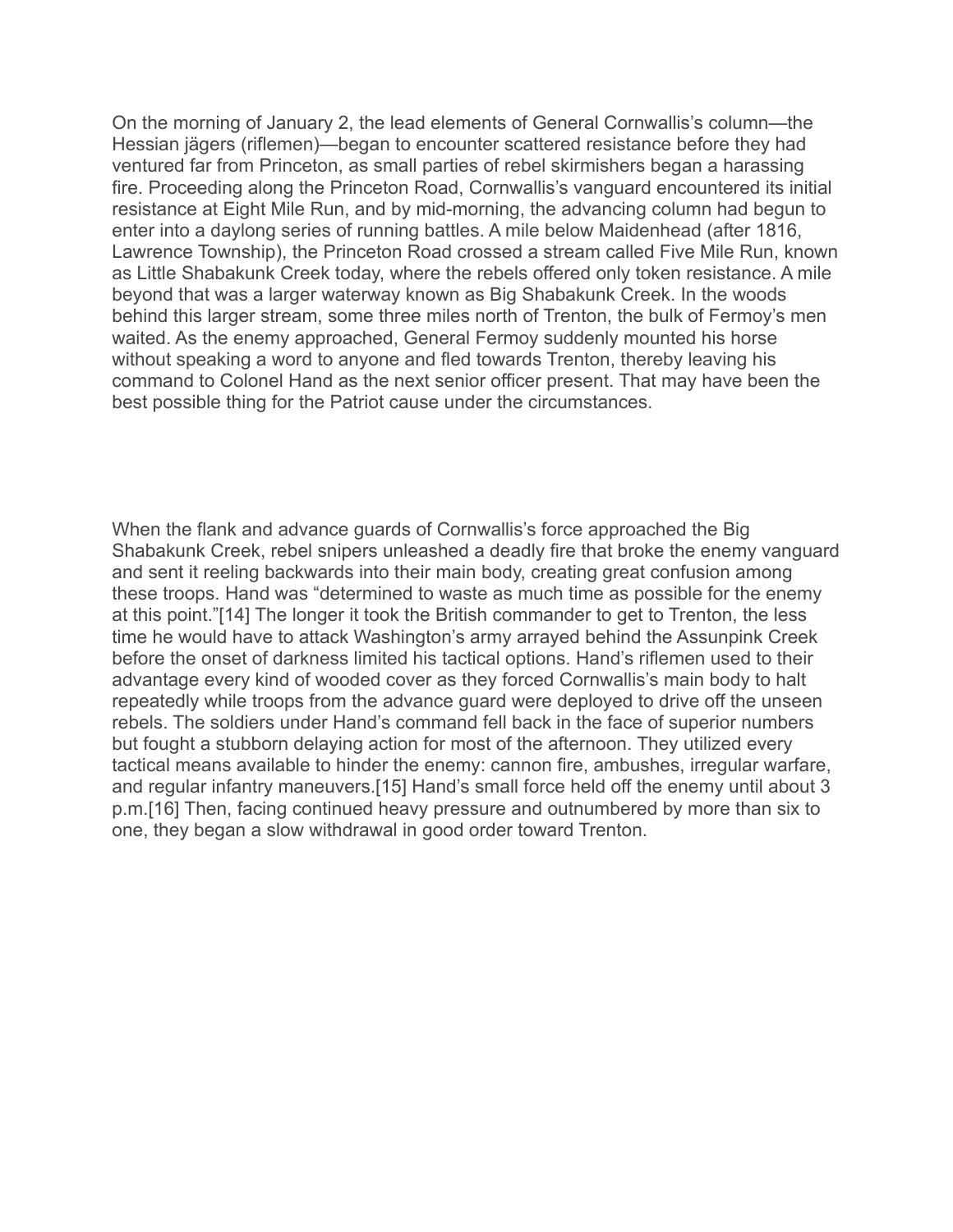At a ravine called Stockton Hollow, about half a mile north of Trenton, the rebel skirmishers made their final stand with about six hundred men. Washington, accompanied by Maj. Gen. Nathanael Greene and Brig. Gen. Henry Knox, rode out from town to personally encourage the skirmishers' continued resistance and emphasized the importance of delaying the enemy until nightfall. The commander-in-chief thanked the defenders for their efforts, "gave orders for as obstinate a stand as could be made on that ground, without hazarding the [artillery] pieces, and retired to marshal his troops for action, behind the Assunpink."[17] When the full weight of the imperial force was brought to bear on this last point of resistance, Hand was forced to give ground to avoid being outflanked. Daylight was fading as the British and Hessians entered Trenton, and Hand's men retreated through the town toward the Assunpink Creek bridge held by Washington's main body.[18]



*An imaginative nineteenth-century rendition of the Battle of Assunpink Creek by an unknown artist.*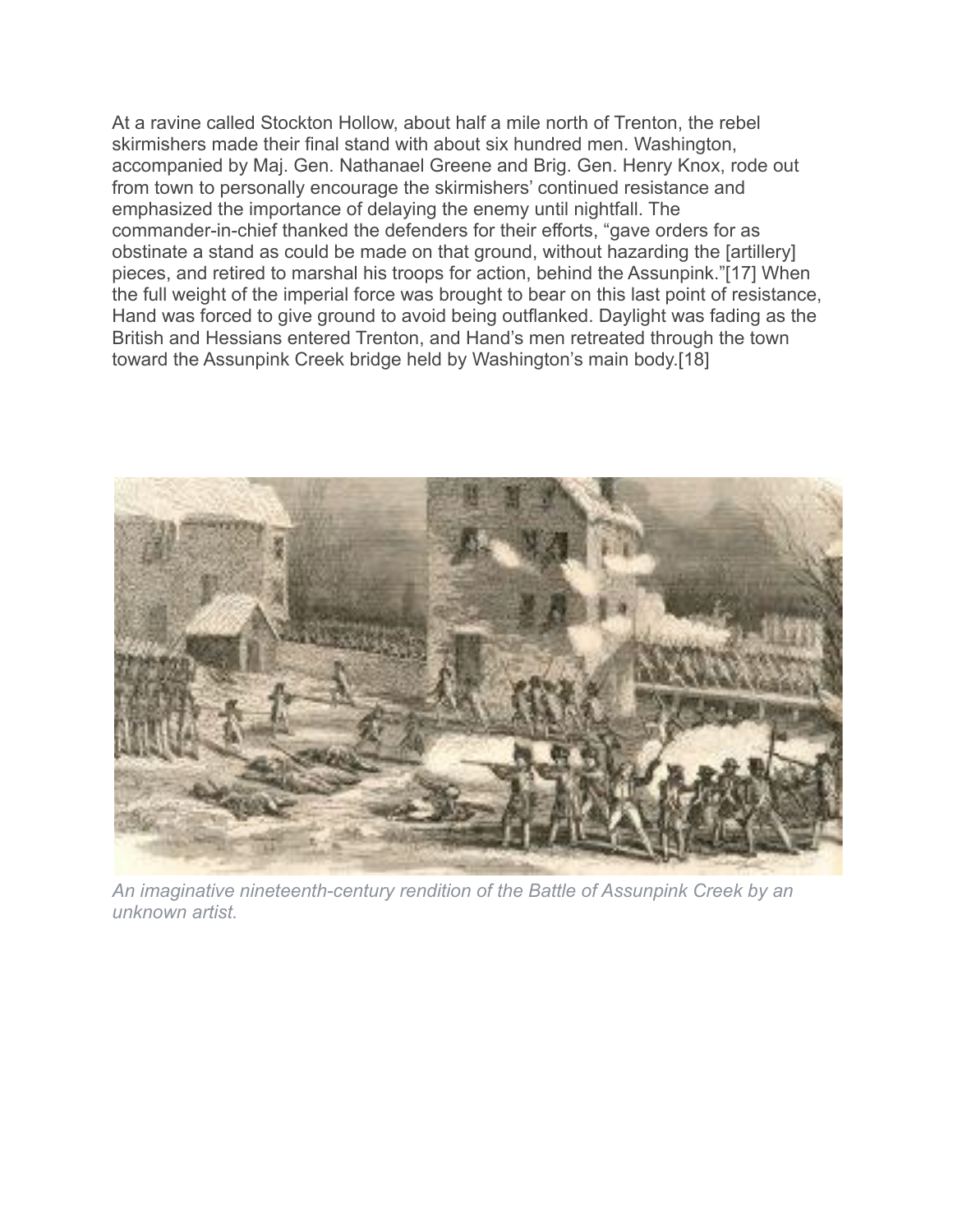As daylight faded, the British and Hessians launched a series of probes in an effort to secure the bridge and exploit any possible weakness in Washington's defenses; however, they were beaten back with heavy losses each time. When darkness fully descended, the two sides exchanged cannon fire to little effect for some time. Cornwallis called for reinforcements from his units in Princeton and Maidenhead and made plans to continue his assault in the morning, but the Battle of Assunpink Creek was over. His Lordship's opportunity to continue the engagement was lost when the American army vacated its position overnight and marched around the enemy's left flank to Princeton under the cover of darkness. There, on January 3, Hand's riflemen assisted in overcoming an outnumbered redcoat contingent's spirited resistance to win the final Patriot victory in their remarkable winter offensive.

## **On the Rise**

Hand earned a series of promotions as the Revolution unfolded. He became a brigadier general in April 1777 and was assigned to command the American troops at Fort Pitt, where the threat posed by hostile tribes and the lack of support from local militia made life challenging. Hand advised Washington that "the Western Indians are united against us" and "the Militia are [called] and Promise to turn out on an Expedition that must for the Security of the Frontiers, be Carried in to the Indian Country, but they cant be induced to do duty here."[19] The commander-in-chief replied: "I am sorry your force is not more adequate to the uses you have for it, and that such coldness appears in the neighbouring inhabitants as to preclude the assistance you had a right to expect from them."[20] Hand subsequently reported to Washington, "When I last did myself the Honour to write to your Excy I fully Expected to be able to penetrate the Indian Country. But Alas! I was disappointed the Whole force I was Able to Collect, including Draughts from, Hampshire, Berckley, Dunmore, Loudon, Frederick & Augusta Did not exceed 800 men—I am therefore obliged to Content myself with Stationing Small Detachments on the Frontiers to prevent as Much as possible the Inroads of the Savages & rely on the Successes of Our Arms to the Northward, & Your Excellys Operations for the Rest."[21]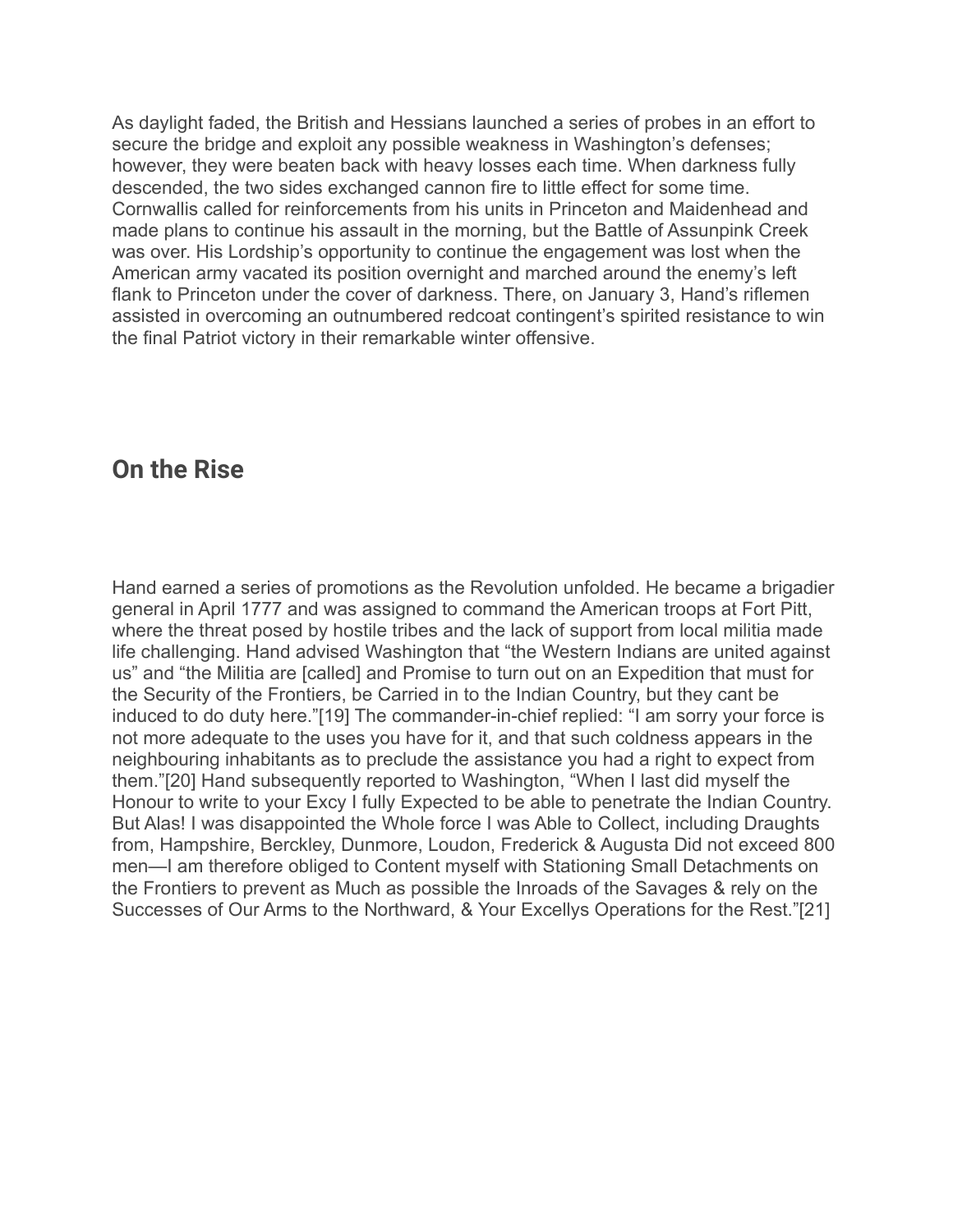Notwithstanding such difficulties, when Hand wrote his wife, Katherine, from the fort in December 1777 (the letter being addressed to "My Dearest Kitty," the nickname he conferred upon her), the general reported: "Every thing is quiet here now. God grant it may continue so, and that I may soon have the Happiness to fold you & our Dear little Babes in my longing arms."[22] Hand was relieved of his assignment at the fort in August 1778, in accordance with his wishes, and wrote Washington from Lancaster on the 25th "that I last Evening arrived here from Fort Pitt & in a very few days intend to wait on the board of war to give that Honorable Body a State of Affairs on the Western frontiers & settle the Accounts of that Departmt during my Command there."[23]

In October, Washington ordered Hand to relieve Brig. Gen. John Stark on the northern frontier: "You are forthwith to proceed to Albany and take the command at that place and its dependencies—The forts on the frontiers, and all the Troops employed there will be comprehended under your general command and direction . . . . The principal objects of your attention will be the defence of the frontiers, from the depredations of the Enemy, and the annoyance of their settlements, as much as circumstances will permit; in which you will be aided by the militia of the Country."[24] Upon arriving in Albany, Hand informed Washington that, "As the Greater part of the Troops on the Frontier are Almost naked, and the Winter Approaching, I intend Send[ing] an Officer from each Corps to head Quarters for a Supply of Cloat[h]ing for them."[25] Hand was occupied with defending against raids by hostile Indian tribes in New York's Mohawk Valley, a threat magnified by the Cherry Valley Massacre that November, and he led a brigade as part of the expedition under Maj. Gen. John Sullivan against the Iroquois of the Six Nations that was launched in mid-1779 at Washington's direction.

When the campaign against the Iroquois ended, Hand returned to Lancaster for the winter but was summoned to camp at Morristown, New Jersey, by the commander-in-chief in February 1780 and served as President of court martials. He left that desk job in June to lead a contingent of five hundred men against a small army of Hessian troops advancing towards Morristown, but the enemy force aborted its effort and withdrew at news of an anticipated landing of French troops at Newport, Rhode Island. That September, Hand was ordered to serve on a board with several of the army's highest-ranking officers in order to render a verdict on the ill-fated British Major John André, who would be hanged as a spy for assisting Benedict Arnold's attempted surrender of the fort at West Point.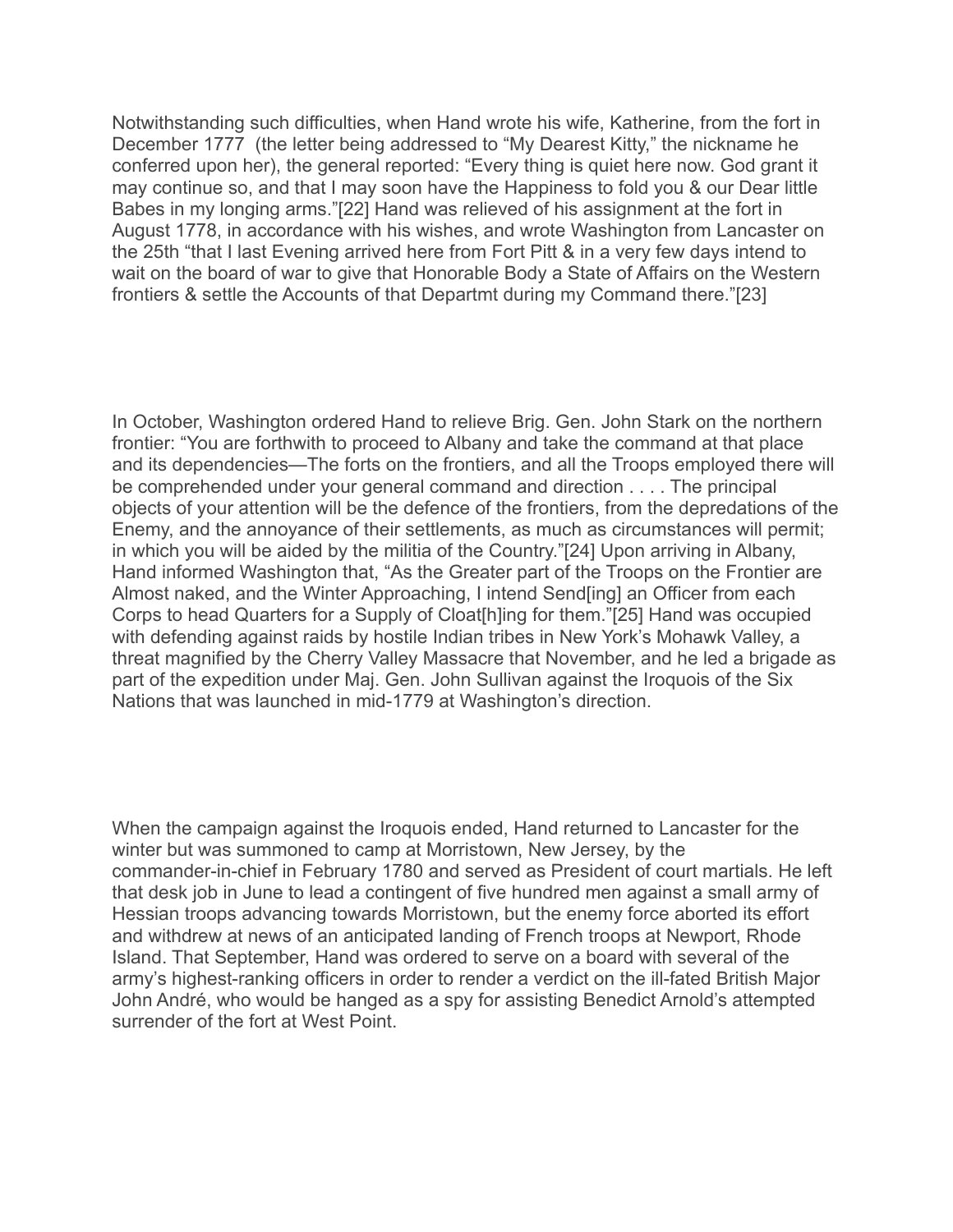On January 8, 1781, Hand was selected as adjutant general (chief administrative officer) of the Continental Army by a vote of Congress—the last man to occupy that position during the war. He replaced Col. Alexander Scammell, who had notified Washington in November of his desire to resign the office, which prompted the commanding general to recommend Hand to the President of Congress. Washington's letter of January 23 to Scammell's successor broke the news: "I have the pleasure to congratulate you, on your appointment as Adjutant General to the Army. This has been announced to me two days ago officially from Congress."[26] As adjutant general, Hand served at Washington's side and assumed responsibility for the transmission of most general orders to the army, personnel administration, supervision of outposts, and security matters. When General Cornwallis's besieged force capitulated to the Franco-American army at Yorktown, Virginia, on October 19, 1781, Hand accompanied General Washington and the French commander, the Comte de Rochambeau, as they rode out to one of the captured British redoubts to receive the official document of surrender.[27]

With the formal termination of hostilities by the Treaty of Paris in September 1783, Hand was made a brevet major general in recognition of his service. Four months later, Washington wrote his former comrade-in-arms to express "my entire approbation for your public conduct, particularly in the execution of the important duties of Adjutant General" and to convey "how much reason I have had to be satisfied with the great Zeal, attention, and ability manifested by you in conducting the business of your Department; and how happy I should be in oppertunities of demonstrating my sincere regard & esteem for you." The letter included an implicit invitation to visit Washington's Virginia home at Mount Vernon: "It is unnecessary I hope to add with what pleasure I should see you at this place."[28]

**Afterwards**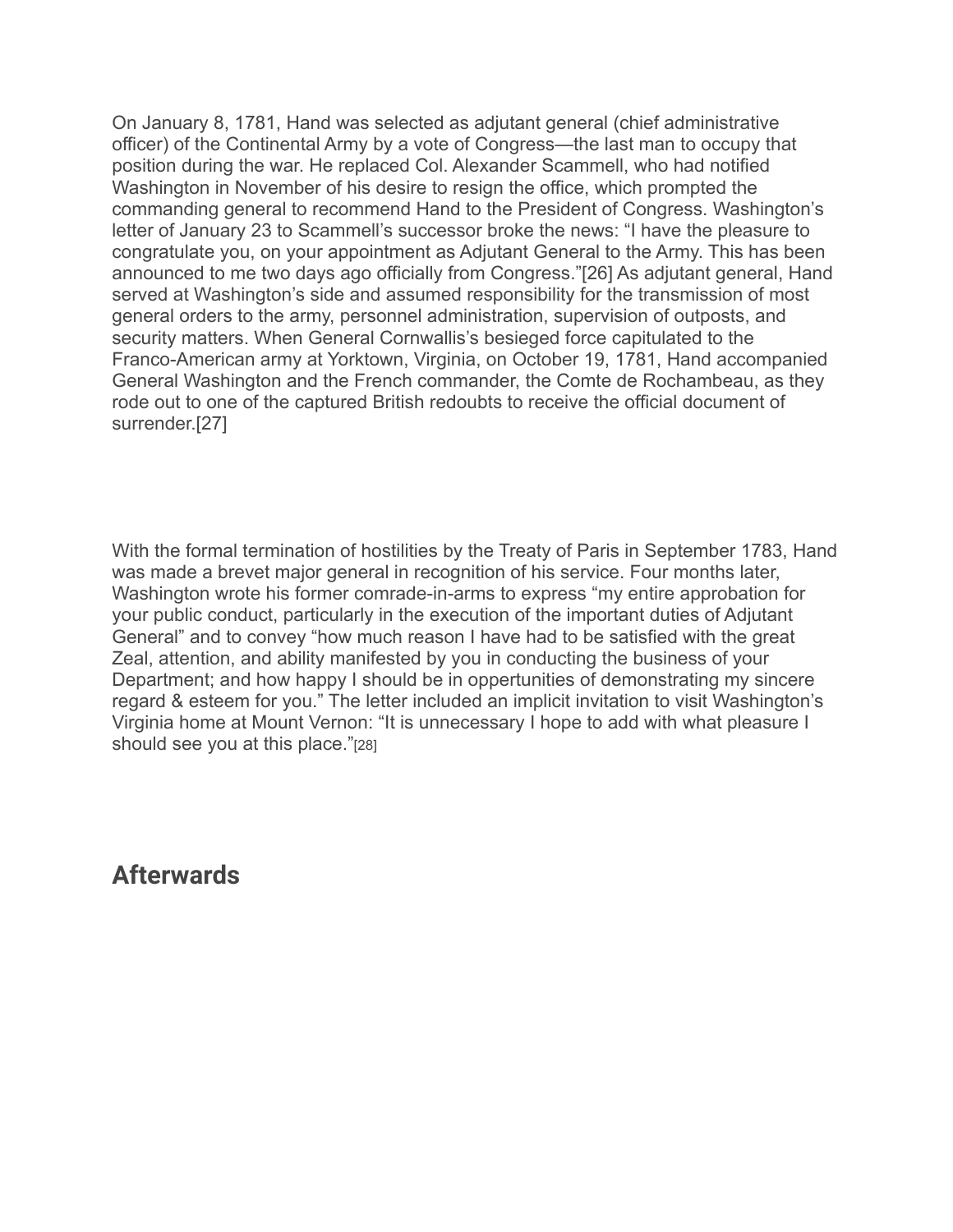Hand's tenure as adjutant general of the army ended on November 3, 1783, and he returned to Lancaster, Pennsylvania, where in 1794 he would build Rock Ford, a Georgian-style brick mansion on several hundred acres of land he had purchased. He lived there, along with his family and their servants and laborers—both enslaved and free, for the remainder of his life. Hand practiced medicine, served as a member of the Congress of Confederation (1784-1785) and the Pennsylvania Assembly (1785-1786), and subsequently as a delegate to the Pennsylvania Constitutional Convention (1790). Tradition has it that he played host to President Washington when the latter visited Lancaster in 1791. At his death on September 3, 1802 at age fifty-seven (attributed to cholera morbus, a term then applied to various cholera-like symptoms), Hand was interred in St. James Episcopal Cemetery in Lancaster.



*Edward Hand's home, present-day Historic Rock Ford. (Historic Rock Ford Foundation)*

Today, the site of Edward Hand's last home—known as Historic Rock Ford—comprises thirty-three acres at the southeastern edge of Lancaster City and is enveloped by [Lancaster County Central Park](https://historicrockford.org/). The mansion, a registered National Historic Landmark recorded in the Historic American Building Survey, is regarded as one of the most important examples of Georgian domestic architecture in Pennsylvania and the most intact building in Lancaster County from before 1800. It features an exceptional display of period furnishings and decorative arts, and is complemented by the John J. Snyder, Jr. Gallery of Early Lancaster County Decorative Arts situated in a reconstructed eighteenth-century barn.[29] In their efforts to educate the public about Hand's life and legacy and the realities of eighteenth-century American life, the Rock Ford staff and volunteers have made this site a fitting shrine to a young nation's spirit and enterprise.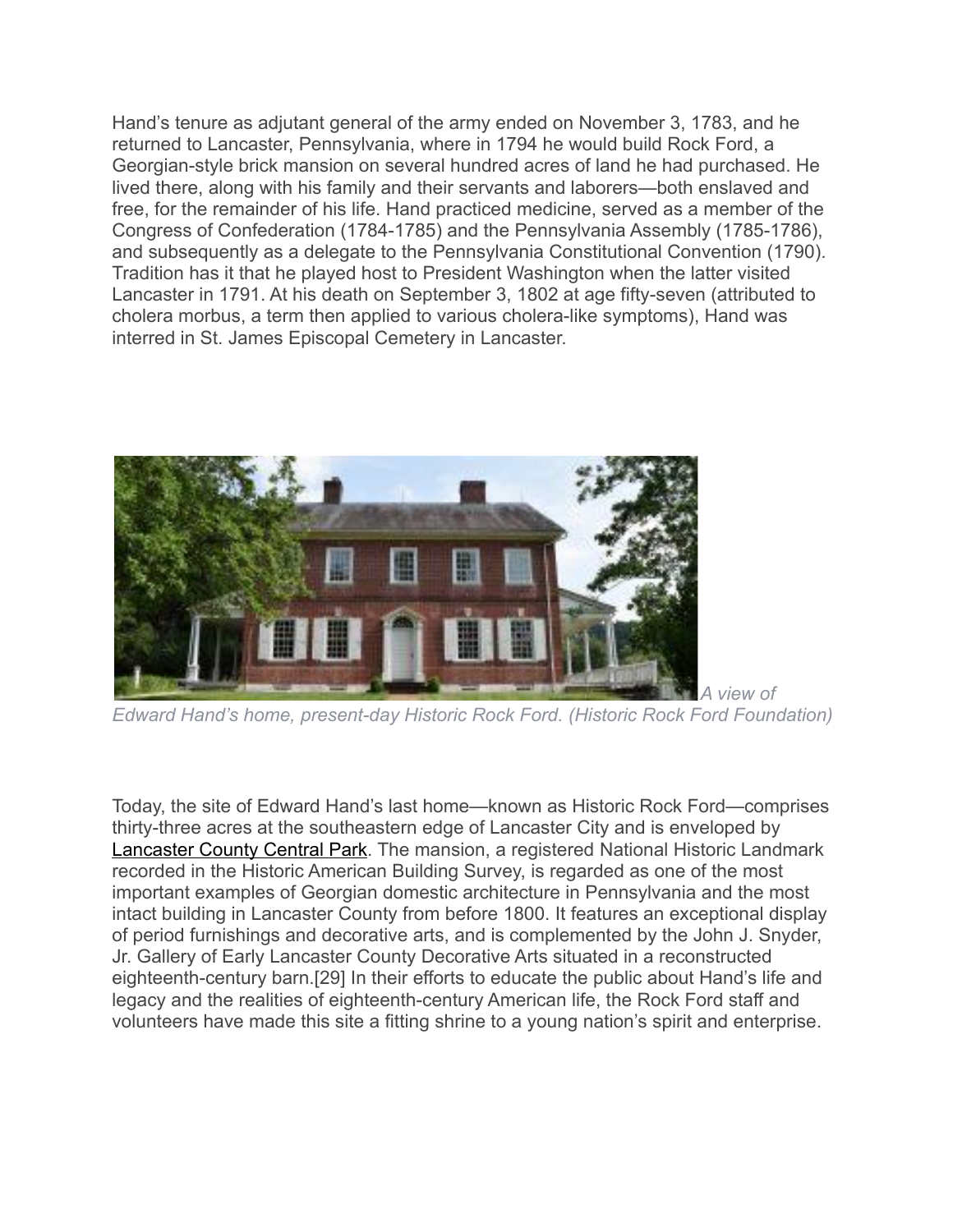For the past sixty years, the actions of Hand and his skirmishers against General Cornwallis's army on the second day of 1777 have been celebrated each January in an event sponsored by Lawrence Township, New Jersey, to highlight its role (as Maidenhead) in the War of Independence. Since 1981, the part of Colonel Hand has been performed by township resident Bill Agress, joined by other re-enactors, history enthusiasts, Boy Scouts, township officials, and local residents. After a ceremony at the municipal building, they march south along Route 206 (which Hand's men would have known as the Princeton Road, the Princeton-Trenton Road, or the Post Road) to Notre Dame High School adjacent to Shabakunk Creek,where Hand orchestrated his soldiers' delaying action.

In final reflection, Edward Hand's defining moment will always be that January day when his outnumbered force, and unusually mild temperatures and rain that turned the road to Trenton into a muddy morass, impeded the advance of a formidable adversary. As has been written elsewhere, one could say the weather was guided by the hand of fate and the defenders by the Hand of Pennsylvania.[30]

[1]Richard Ketchum, *The Winter Soldiers* (New York: Doubleday & Company, Inc., 1973), 341.

[2]Michael Williams Craig, *General Edward Hand: Winter's Doctor* (Lancaster, PA: Rock Ford Plantation, 1984), 1.

[3]Richard Reuben Forry, *Edward Hand: His Role in the American Revolution* (Durham, NC: Duke University Press, 1976), 20.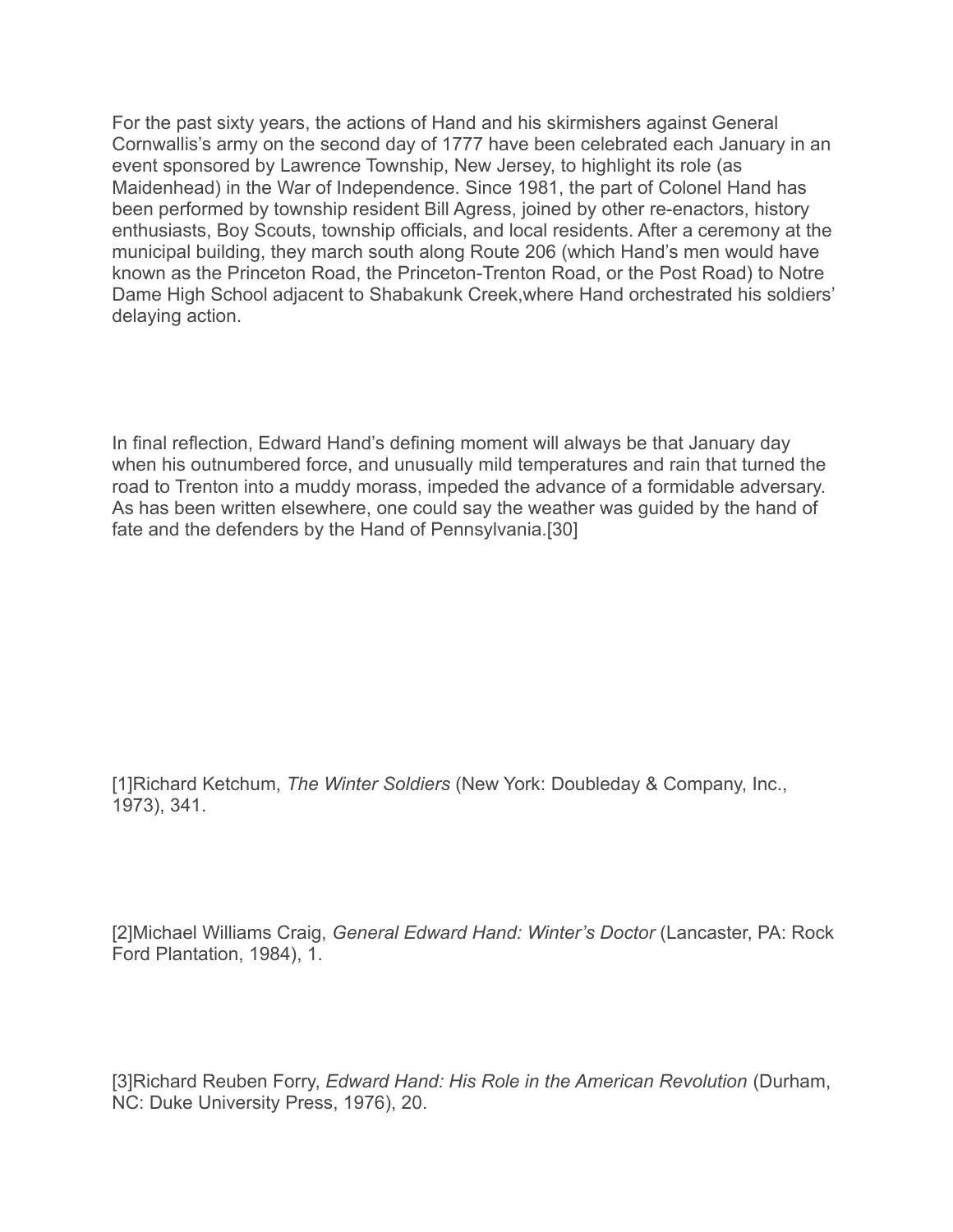[4]Michael Stephenson, *Patriot Battles: How the War of Independence Was Fought* (New York: Harper Perennial, 2008), 29-30.

[5]Forry, *Edward Hand*, 53.

[6]James Thacher, *A Military Journal During the American Revolutionary War, from 1775 to 1783, Describing Interesting Events and Transactions of This Period, with Numerous Historical Facts and Anecdotes, from the Original Manuscript* (Boston: Richardson and Lord, 1823), 37-38.

[7]Forry, *Edward Hand*, 66.

[8]James L. Kochan and Don Troiani, *Don Troiani's Soldiers of the American Revolution* (Guilford, CT: Stackpole Books, 2007), 91-92.

[9]John Ferling, *Almost a Miracle: The American Victory in the War of Independence* (New York: Oxford University Press, 2007), 89.

[10]John Adams to Abigail Adams, June 11-17, 1775, in Margaret A. Hogan, and C. James Taylor, eds., *My Dearest Friend: Letters of Abigail and John Adams* (Cambridge, MA: The Belknap Press of Harvard University Press, 2007), 59.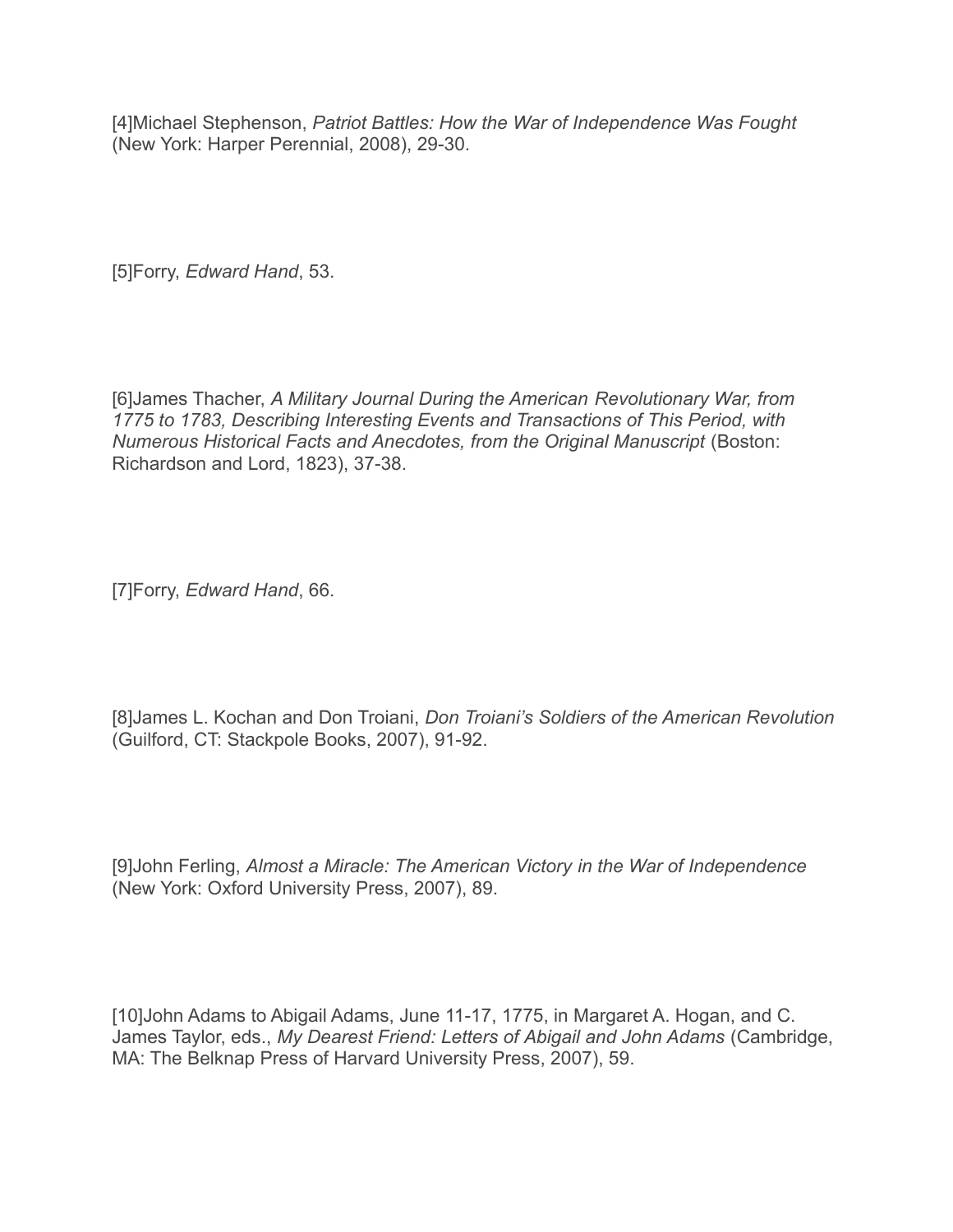[11]William Heath, *Memoirs of Major-General William Heath*, William Abbatt, ed. (New York: William Abbatt, 1901. Reprint: Sagwan Press, 2015), 62.

[12]Christopher L. Ward, *The Delaware Continentals, 1776-1783* (Wilmington, DE: The Historical Society of Delaware, 1941), 76.

[13]Ketchum, *The Winter Soldiers*, 341.

[14]James Wilkinson, *Memoirs of My Own Times*. Vol. 1 (Philadelphia: Abraham Small, 1816. Reprint: Sagwan Press, 2015), 137.

[15]Forry, *Edward Hand*, 107.

[16]Henry Knox to Lucy Flucker Knox, January 7, 1777, in William S. Stryker, *The Battles of Trenton and Princeton*(Boston: Houghton, Mifflin and Company, 1898), 449.

[17]Wilkinson, *Memoirs*, 138.

[18]Ibid.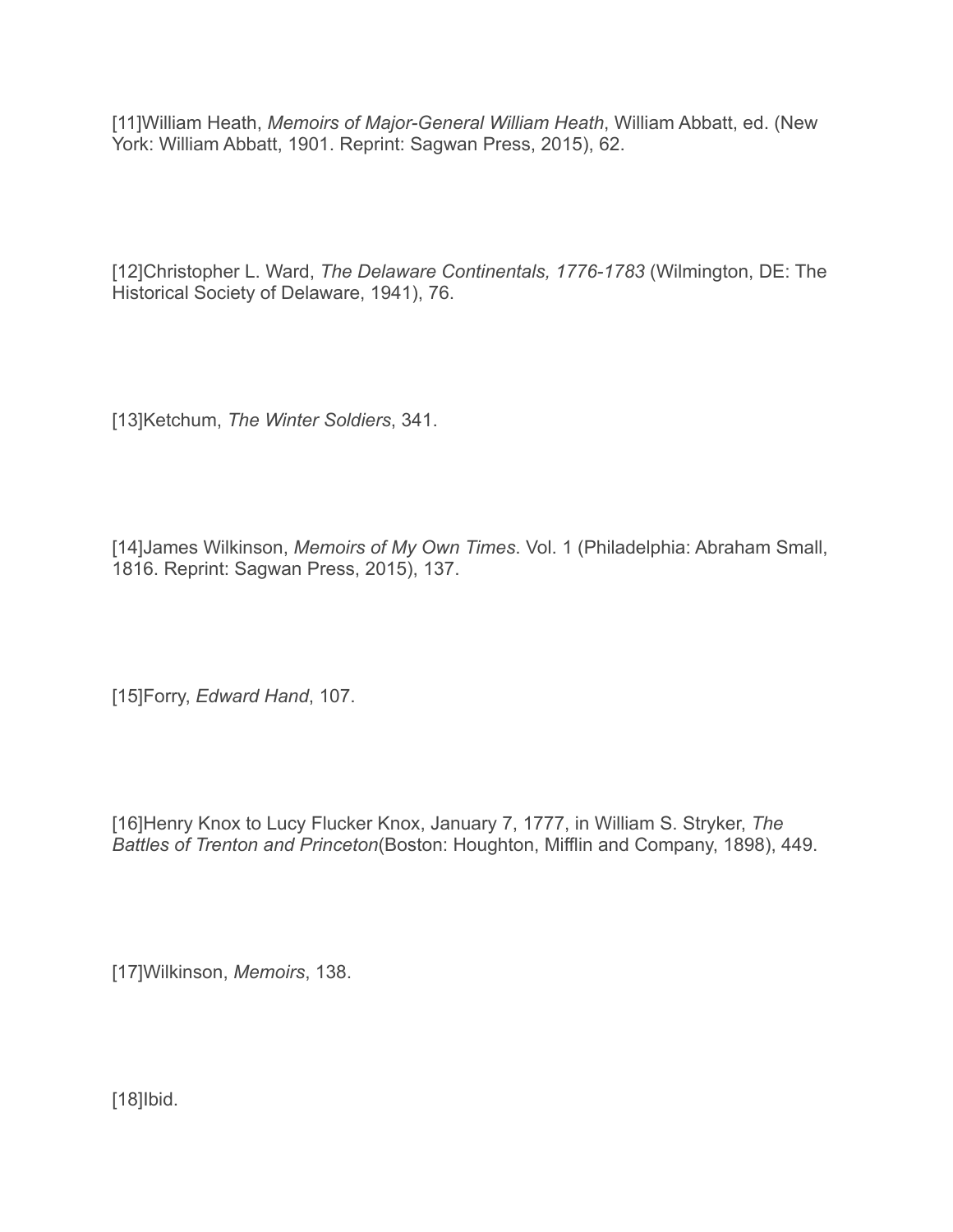[19]Edward Hand to George Washington, September 15, 1777,

#### [https://founders.archives.gov/?q=Correspondent%3A%22Hand%2C%20Edward%22%2](https://founders.archives.gov/?q=Correspondent%3A%22Hand%2C%20Edward%22%20Correspondent%3A%22Washington%2C%20George%22&s=1111311111&r=6.) [0Correspondent%3A%22Washington%2C%20George%22&s=1111311111&r=6.](https://founders.archives.gov/?q=Correspondent%3A%22Hand%2C%20Edward%22%20Correspondent%3A%22Washington%2C%20George%22&s=1111311111&r=6.)

[20]Washington to Hand, October 13, 1777, [https://founders.archives.gov/?q=Correspondent%3A%22Hand%2C%20Edward%22%2](https://founders.archives.gov/?q=Correspondent%3A%22Hand%2C%20Edward%22%20Correspondent%3A%22Washington%2C%20George%22&s=1111311111&r=8) [0Correspondent%3A%22Washington%2C%20George%22&s=1111311111&r=8.](https://founders.archives.gov/?q=Correspondent%3A%22Hand%2C%20Edward%22%20Correspondent%3A%22Washington%2C%20George%22&s=1111311111&r=8)

[21]Hand to Washington, November 9, 1777,

#### [https://founders.archives.gov/?q=Correspondent%3A%22Hand%2C%20Edward%22%2](https://founders.archives.gov/?q=Correspondent%3A%22Hand%2C%20Edward%22%20Correspondent%3A%22Washington%2C%20George%22&s=1111311111&r=9) [0Correspondent%3A%22Washington%2C%20George%22&s=1111311111&r=9.](https://founders.archives.gov/?q=Correspondent%3A%22Hand%2C%20Edward%22%20Correspondent%3A%22Washington%2C%20George%22&s=1111311111&r=9)

[22]Hand to Katherine Ewing Hand, December 17, 1777, in the *Edward Hand Papers* (Collection 261), Historical Society of Pennsylvania.

[23]Hand to Washington, August 25, 1778, [https://founders.archives.gov/?q=Correspondent%3A%22Hand%2C%20Edward%22%2](https://founders.archives.gov/?q=Correspondent%3A%22Hand%2C%20Edward%22%20Correspondent%3A%22Washington%2C%20George%22&s=1111311111&r=10) [0Correspondent%3A%22Washington%2C%20George%22&s=1111311111&r=10](https://founders.archives.gov/?q=Correspondent%3A%22Hand%2C%20Edward%22%20Correspondent%3A%22Washington%2C%20George%22&s=1111311111&r=10).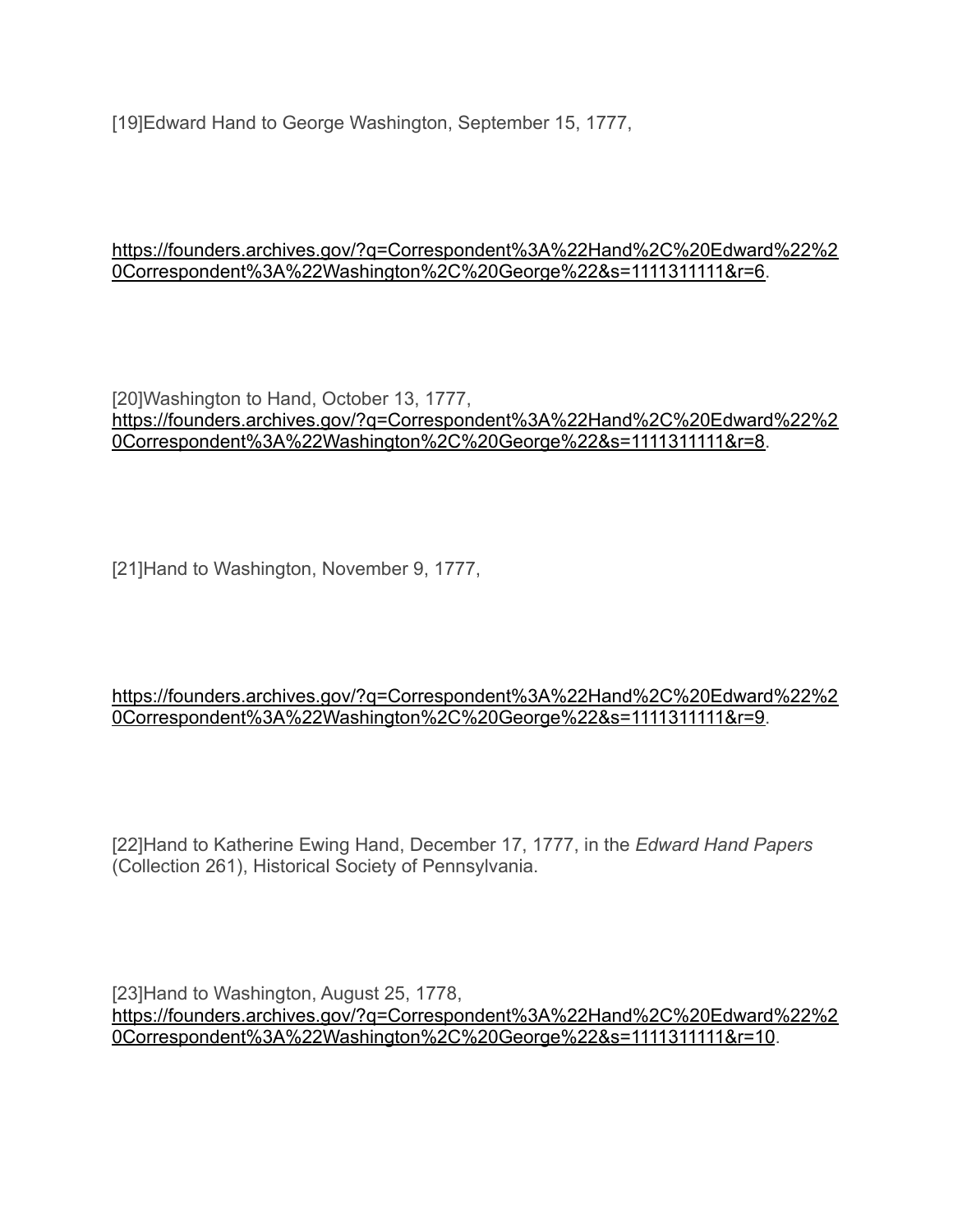[24]Washington to Hand, October 19, 1778, [https://founders.archives.](https://founders.archives/)gov/?q=Correspondent%3A%22Hand%2C%20Edward%22%2 0Correspondent%3A%22Washington%2C%20George%22&s=1111311111&r=13.

[25]Hand to Washington, October 29, 1778, [https://founders.archives.gov/?q=Correspondent%3A%22Hand%2C%20Edward%22%2](https://founders.archives.gov/?q=Correspondent%3A%22Hand%2C%20Edward%22%20Correspondent%3A%22Washington%2C%20George%22&s=1111311111&r=16) [0Correspondent%3A%22Washington%2C%20George%22&s=1111311111&r=16](https://founders.archives.gov/?q=Correspondent%3A%22Hand%2C%20Edward%22%20Correspondent%3A%22Washington%2C%20George%22&s=1111311111&r=16).

[26]Washington to Hand, January 23, 1781, [https://founders.archives.gov/?q=Correspondent%3A%22Hand%2C%20Edward%22%2](https://founders.archives.gov/?q=Correspondent%3A%22Hand%2C%20Edward%22%20Correspondent%3A%22Washington%2C%20George%22&s=1111311111&r=65) [0Correspondent%3A%22Washington%2C%20George%22&s=1111311111&r=65](https://founders.archives.gov/?q=Correspondent%3A%22Hand%2C%20Edward%22%20Correspondent%3A%22Washington%2C%20George%22&s=1111311111&r=65).

[27]Craig, *General Edward Hand*, 95.

[28]Washington to Hand, January 14, 1784, [https://founders.archives.gov/?q=Correspondent%3A%22Hand%2C%20Edward%22%2](https://founders.archives.gov/?q=Correspondent%3A%22Hand%2C%20Edward%22%20Correspondent%3A%22Washington%2C%20George%22&s=1111311111&r=87) [0Correspondent%3A%22Washington%2C%20George%22&s=1111311111&r=87](https://founders.archives.gov/?q=Correspondent%3A%22Hand%2C%20Edward%22%20Correspondent%3A%22Washington%2C%20George%22&s=1111311111&r=87).

[29][https://historicrockford.org](https://historicrockford.org/).

[30]David Price, *The Road to Assunpink Creek: Liberty's Desperate Hour and the Ten Crucial Days of the American Revolution* (Lawrenceville, NJ: Knox Press, 2019), 194.